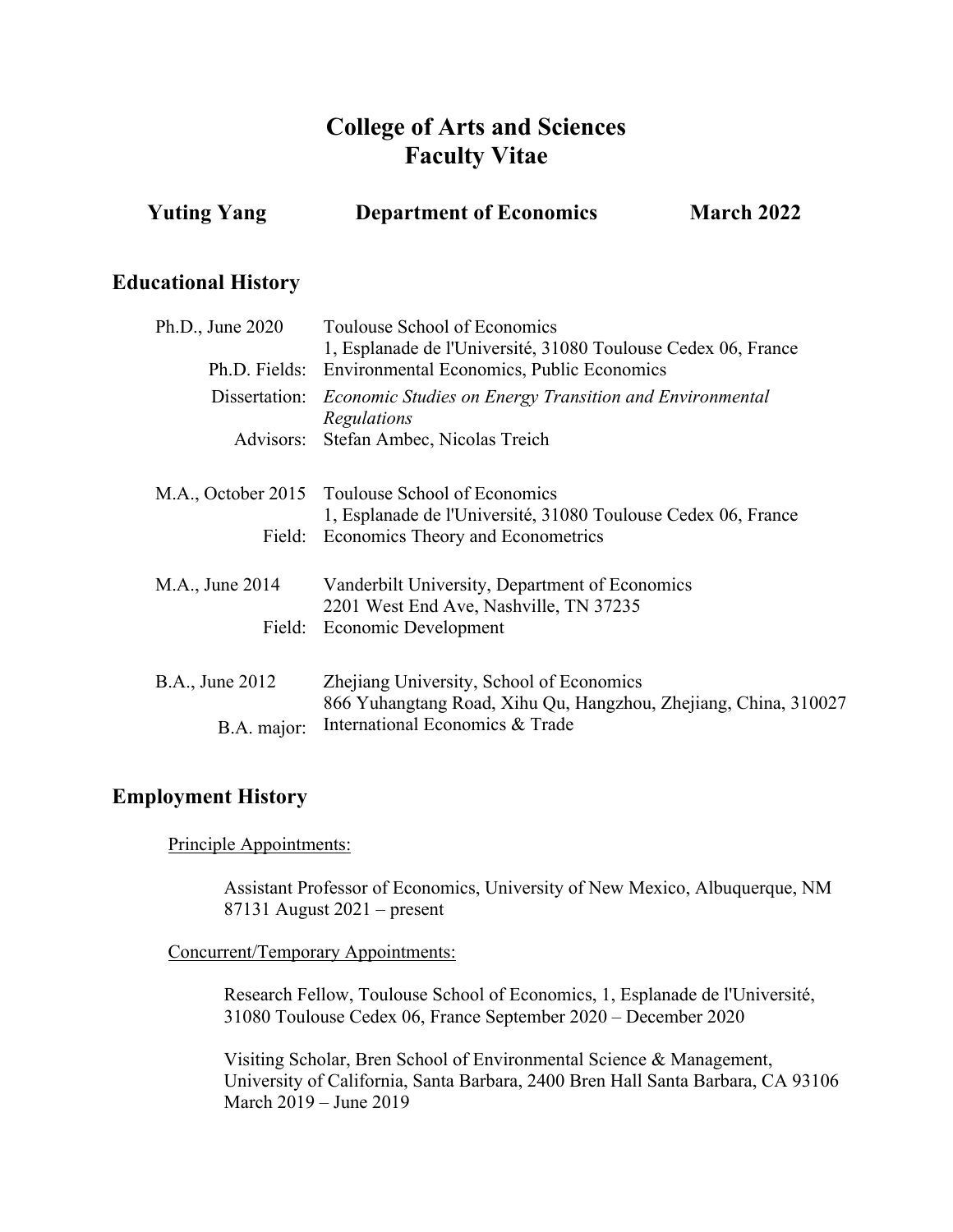# **Professional Recognition and Honors**

2021 EAERE Best Doctoral Dissertation in Environmental and Resource Economics Award, European Association of Environmental and Resource Economics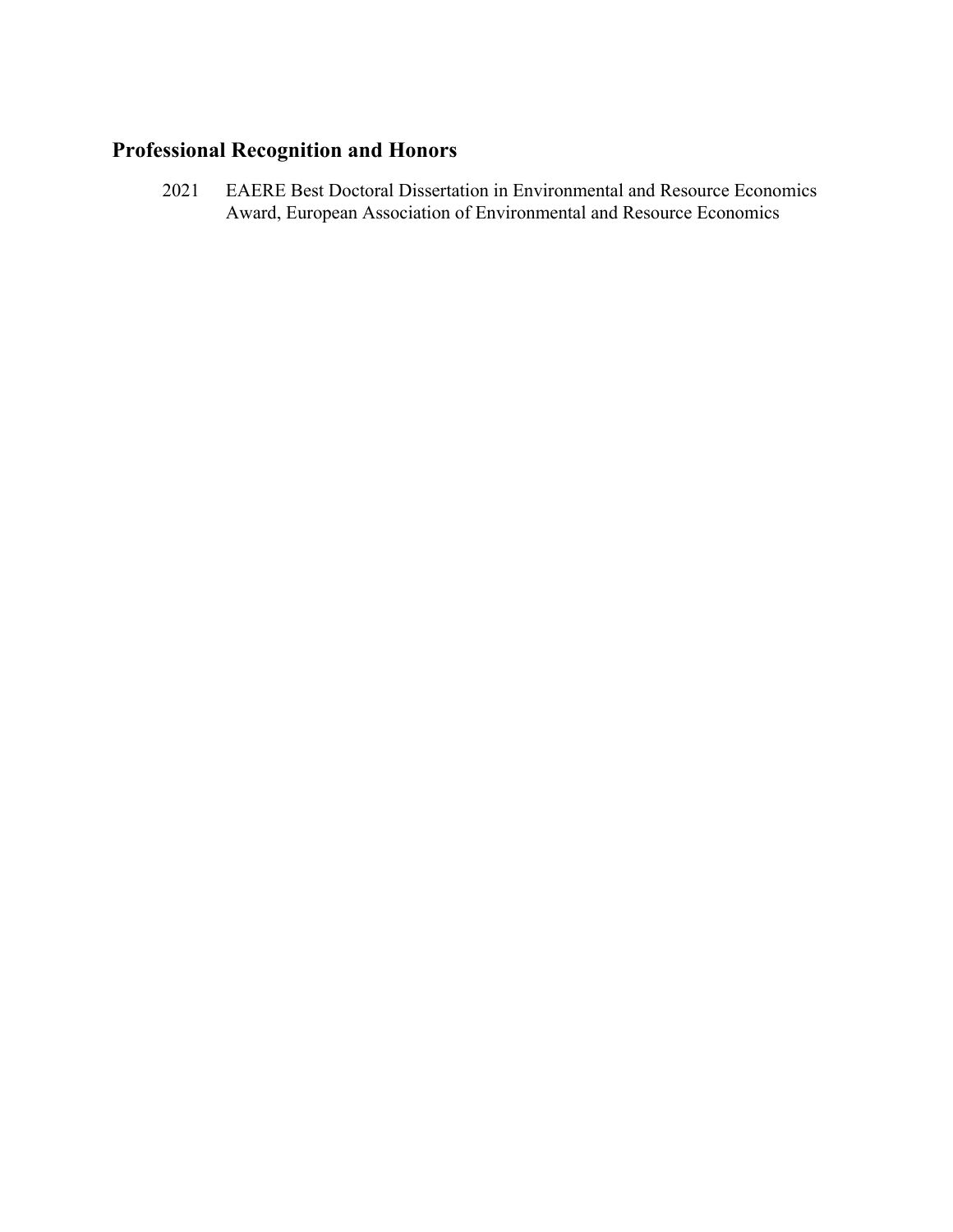# **Scholarly Achievements Articles Published in Refereed Journals**

- 1) Treich, N. & **Yang, Y**. (2021) Public safety under imperfect taxation. *Journal of Environmental Economics and Management* 106,102421.ISSN: 0095-0696.
- 2) **Yang, Y.,** Electricity Interconnection with Intermittent Renewables. *Journal of Environmental Economics and Management. Forthcoming*

# **Other Scholarly Works**

1) Yang, Y. (2022). Challenges and Opportunities of Electricity Interconnection with Renewables. *EAERE Magazine*, 14.

# **Works in Progress**

Submitted for publication

In preparation

- 1) Xiao, S., Li, Y., Lin, J., Jin, Y., & **Yang, Y.,** Mitigating non-carbon greenhouse gas emissions: the case of Sulfur Hexafluoride. In preparation
- 2) Chermak, J., **Yang,. Y**., A framework of power system resilience with economic impact. In preparation

# **Invited or Refereed Abstracts and/or Presentations at Professional Meetings**

*Mitigating non-carbon greenhouse gas emissions: the case of Sulfur Hexafluoride;* Southern Economic Association (SEA) 91st Annual Meeting; virtual; November 2021

*Electricity Interconnection with Intermittent Renewables*; Xiamen University School of Economics Seminar Series; Xiamen, Fujian, China; May 2021

*Unilateral Climate Policies and Electricity Interconnection*; 26th Annual Conference of European Association of Environmental and Resource Economists (EAERE); virtual; June 2021

*Mitigating Non-carbon Greenhouse Gas Emissions: the Case of Sulfur Hexafluoride*; 1<sup>st</sup> International Association of Energy Economics (IAEE) Online Conference; virtual; June 2021

*Unilateral Climate Policies and Electricity Interconnection*; 2021 Association of Environmental and Resource Economists (AERE) Summer Conference; virtual; June 2021

*Unilateral Climate Policies and Electricity Interconnection*; Southern Economic Association 90th Annual Meeting; virtual; November 2020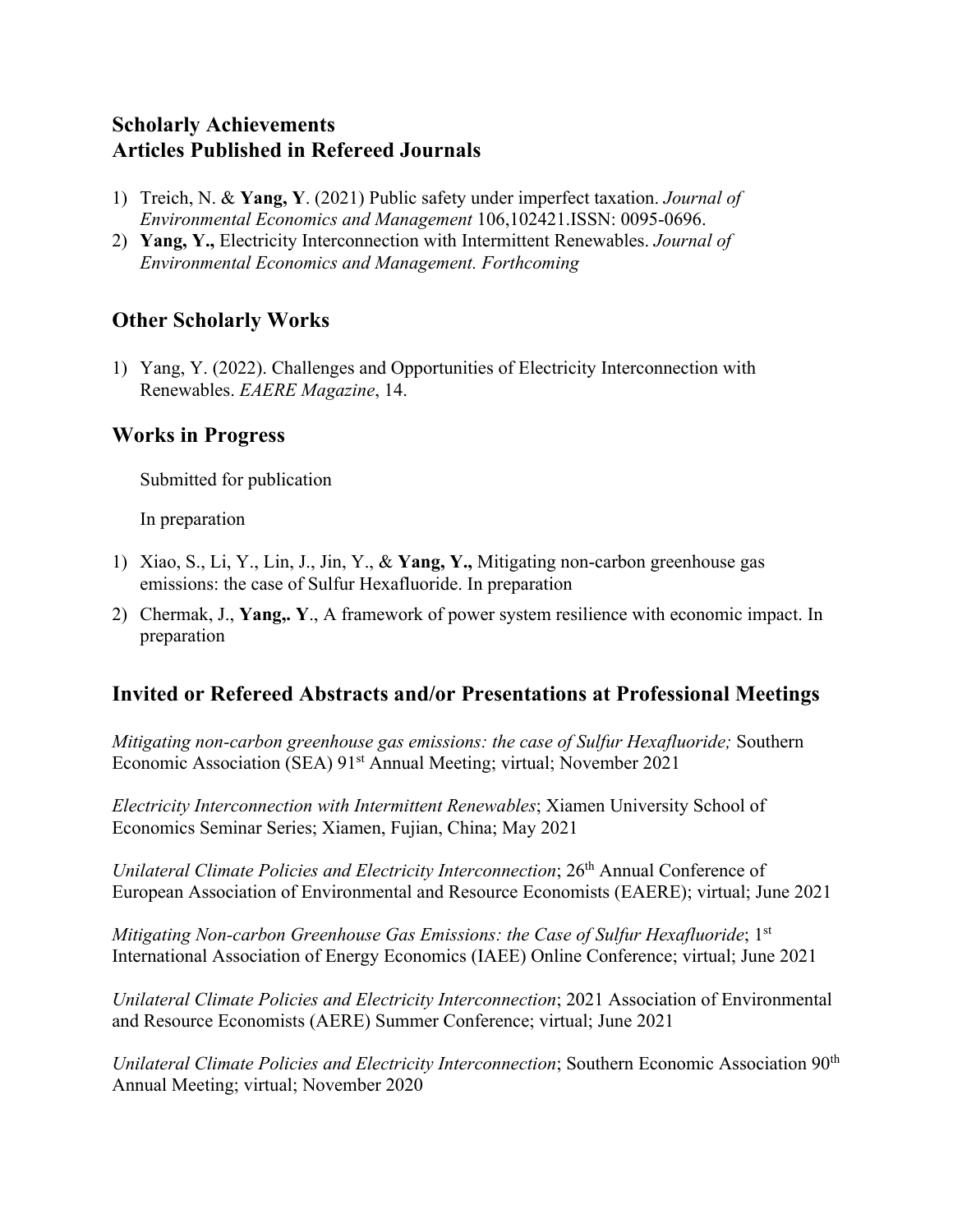*Electricity Interconnection with Intermittent Renewables*; SURED 2020 Conference; virtual; October 2020

*Electricity Interconnection with Intermittent Renewables*; TSE-EDF Energy Workshop; virtual; May 2020

*Electricity Interconnection with Intermittent Renewables*; 8th Annual Conference of East Asia Association of Environmental and Resource Economists; Beijing, China; August 2019

*Electricity Interconnection with Intermittent Renewables*; 24<sup>th</sup> Annual Conference of EAERE; Manchester, UK; June 2019

*Electricity Interconnection with Intermittent Renewables*; 2019 French Association of Environmental and Resource Economists (FAERE) Winter Thematic Workshop; Paris, France; December 2019

*Public Safety and Imperfect Taxation*; 6<sup>th</sup> World Congress of Environmental and Resource Economists; Gothenburg, Sweden; June 2018

*Public Safety and Imperfect Taxation*; Society of Benefit-Cost Analysis (SBCA) 10th Annual Conference; Washington, D.C.; March 2018

*Public Safety and Imperfect Taxation*; 8th FAERE Thematic Workshop; Paris, France; December 2017

*Public Safety and Imperfect Taxation*; 4<sup>th</sup> FAERE Annual Conference; Nancy, France; September 2017

# **Contributed (un-refereed) Abstracts and/or Oral Presentations at Professional Meetings**

*Electricity Interconnection with Intermittent Renewables*; Toulouse School of Economics Energy Workshop; Toulouse, France; January 2019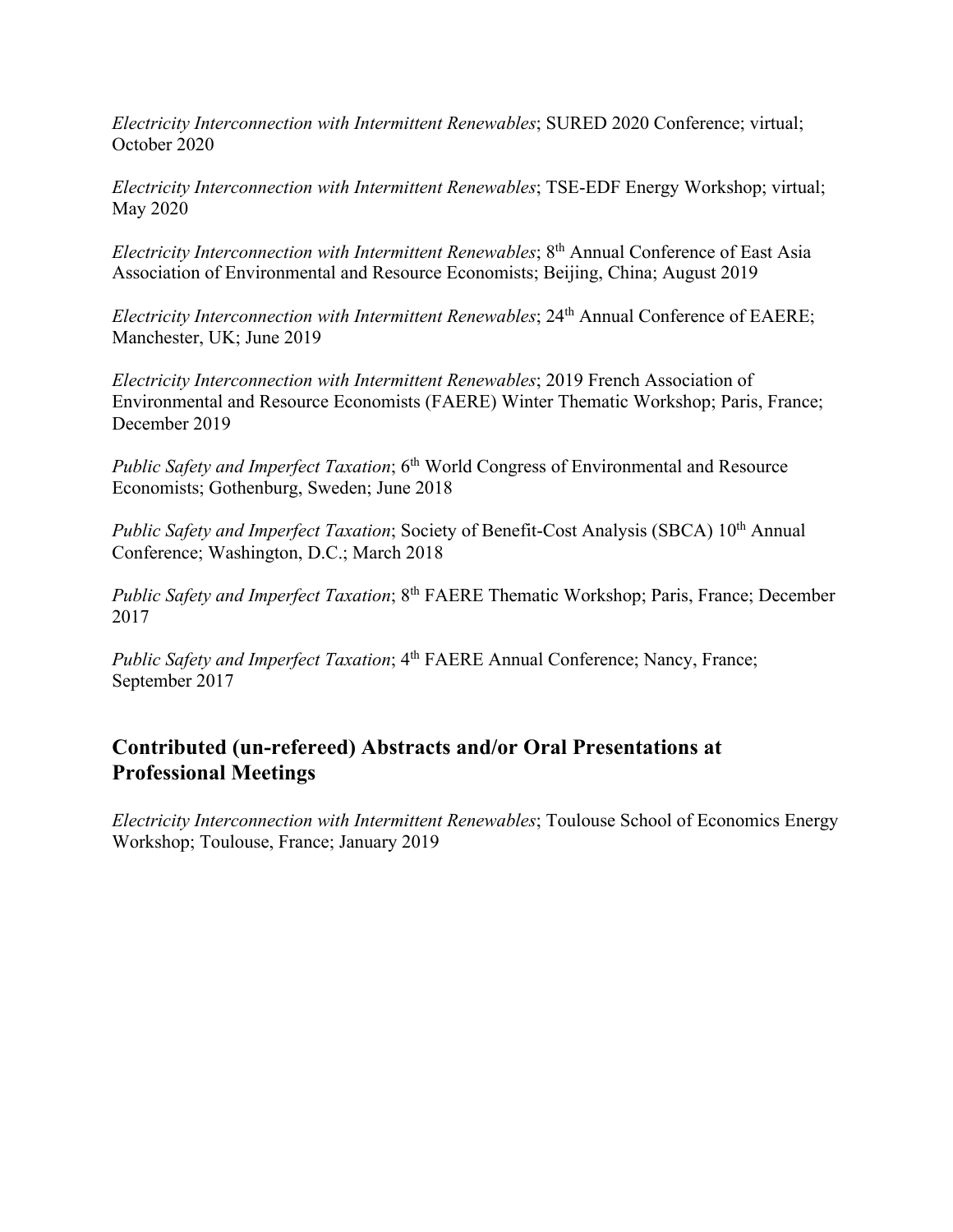# **Research**

# **Research Funding**

2RMN6I-NM SMART Grid William Michener NSF EPSCoR 9/15/18 – 8/31/23, \$125,000

# **Pending Research Funding**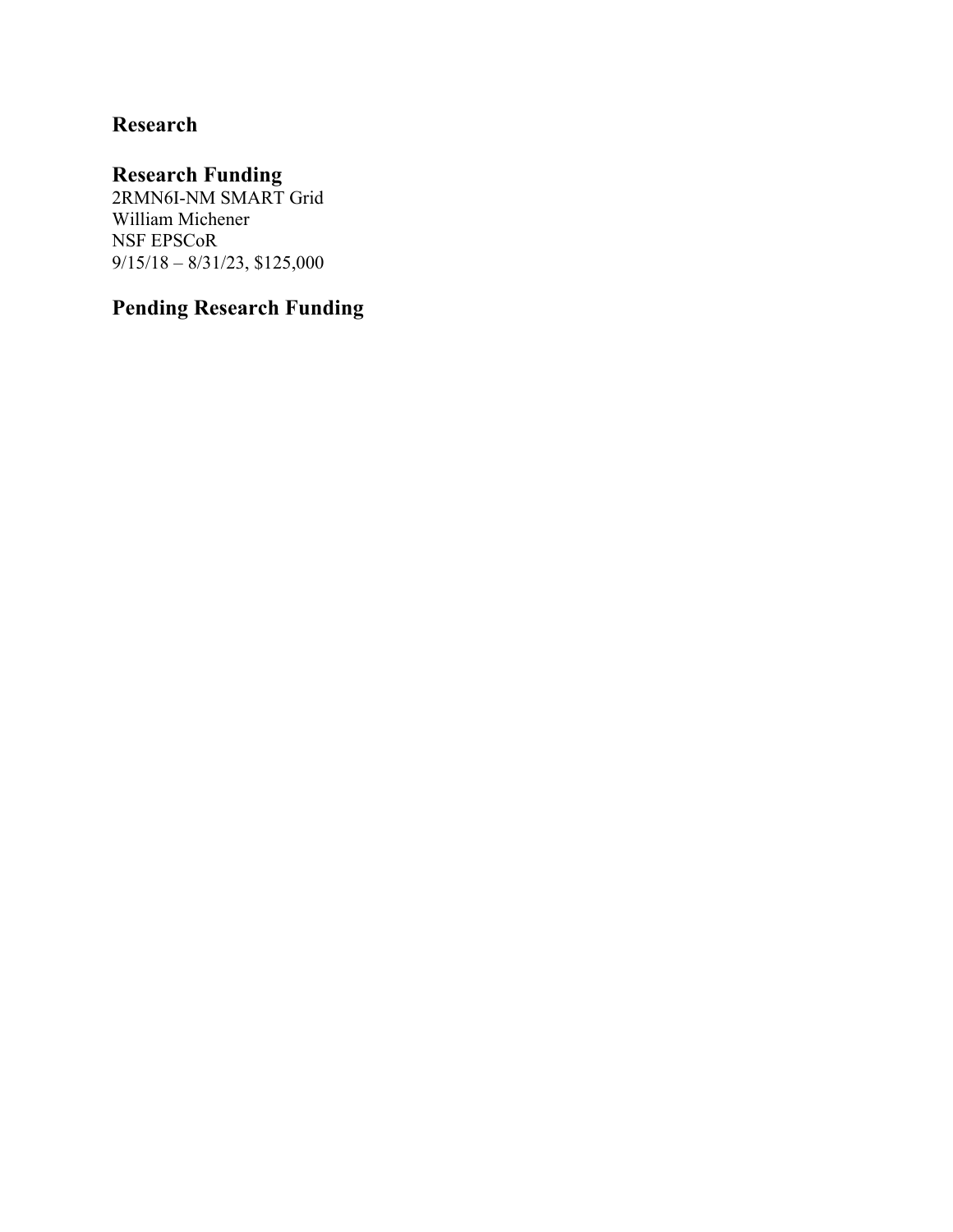# **Teaching**

### **Doctoral Advisement**

*Name of Ph.D. recipient; Date degree was awarded; Title of dissertation*

## **Masters Advisement**

*Name of MA/MS recipient; Date degree was awarded; Title of thesis Include Ph.D. and MA/MS students with degrees in progress; expected dates of degrees*

### **Bachelor's Honors Advisement**

*Name of honors student; Date; Degree; Title of honors thesis*

# **Undergraduate Student Mentoring**

Yubei li; 2020-2022; Bachelor of Arts; Benefit-cost analysis of SF6 mitigation in the power sector

# **Graduate Student Mentoring**

*Name of student; Date; Degree; Type of project or Name of program*

# **Classroom Teaching**

| Year | Semester | Course Name                    | Course ID       | <b>Students</b> |
|------|----------|--------------------------------|-----------------|-----------------|
| 2021 | Fall     | Intermediate Microeconomics    | ECON 300        | 18              |
| 2021 | Fall     | <b>Environmental Economics</b> | <b>ECON 342</b> | 28              |
| 2022 | Spring   | Topics in Environmental and    | ECON 542        |                 |
|      |          | <b>Energy Economics</b>        |                 |                 |